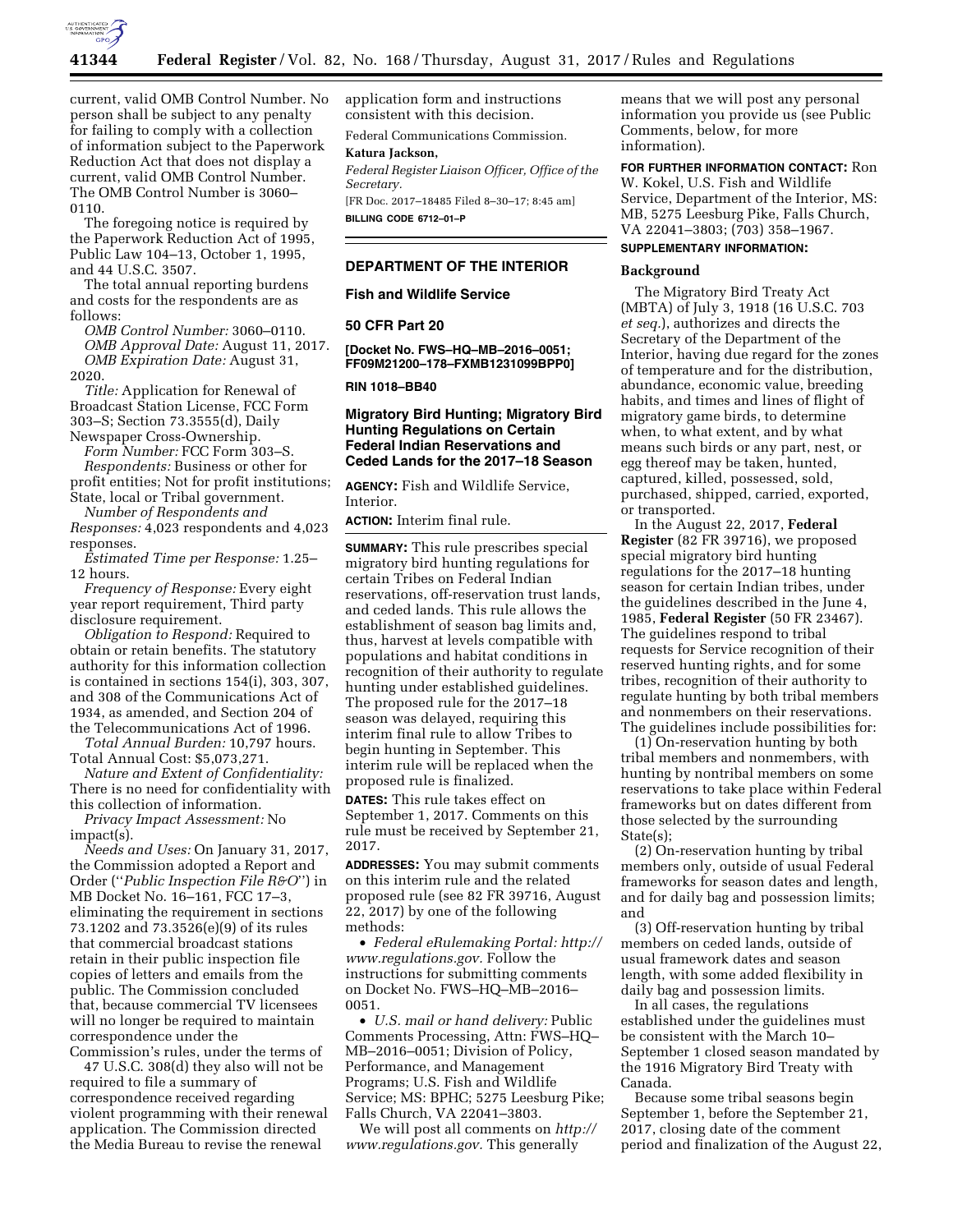2017, proposed rule (82 FR 39716), we are publishing this interim final rule to allow these tribes to conduct their hunting seasons. In compliance with the MBTA, this rule opens the seasons on the dates set forth in the rule portion of this document, thereby allowing individuals to legally partake in hunting on these lands. Without publication of this rule, hunting of migratory birds on certain Tribal ceded lands as requested by the Tribes would be prohibited until we can conclude the rulemaking process initiated by the August 22, 2017, proposed rule (82 FR 39716).

The provisions in this interim rule are the same as those set forth in our September 9, 2016, final rule (81 FR 62404) except that, in this interim rule, the season opening and closing dates are updated for the 2017–18 hunting seasons. In one case where we received a 2017–18 proposal from a Tribe (Klamath) that was not included in the 2016 final rule, we have included that proposal in these interim final rule regulations using the Tribe's approved seasons from a previous season's final rule for 2014–15 (79 FR 57405–57406, September 24, 2014). In other words, although the dates are different, the date ranges, bag limits, and other restrictions are identical to the previous final rule. We are using the provisions of the September 9, 2016, final rule (81 FR 62404) as the provisions for this interim final rule as the 2016 rule is the most recent Tribal final rule and the public is familiar with it, having already commented on it with the exception of the specific 2017–18 season dates. To summarize the 2016 final rule process: On May 27, 2016, we published proposed special migratory bird hunting regulations for the 2016–17 hunting season for certain Indian Tribes (81 FR 34226). The comment period for the May 27, 2016, proposed rule closed on June 27, 2016. We addressed the nine comments received in a final rule of September 9, 2016 (81 FR 62404). That final rule established regulatory provisions that are codified in title 50 of the Code of Federal Regulations at 50 CFR 20.110 and are the basis for this interim final rule.

Moreover, in the August 22, 2017, proposed rule (82 FR 39716), we proposed changes to the regulations in 50 CFR 20.110 that would establish in most cases substantially similar season opening and closing dates that are set forth in this interim rule. The proposed regulatory revisions are the result of a collaborative process between the Service and the Tribes. Comments are due on the proposed rule on September 21, 2017. Following our consideration of the comments received, we will issue a

final rule that will replace the regulatory provisions in this interim rule. The public is also welcome to comment on this interim final rule during the comment period for the proposed rule that closes September 21.

With the changeover in administrations, the proposed rule was delayed, preventing issuance of a final rule in time for all Tribes' normal hunting seasons. We do not intend to use an interim final rule again for this purpose as doing so prevents Tribes from using provisions that they may have proposed at the beginning of the hunting season. We regret any confusion that this delay in the normal rulemaking process may cause. In future Tribal rulemaking actions, we expect to have a final rule in place before the start of the Tribes' hunting seasons.

The interim final rule described here sets migratory bird hunting regulations on certain Federal Indian reservations and ceded lands for the 2017–18 season. It sets hunting seasons, hours, areas, and limits for migratory game bird species on reservations and ceded territories. When the August 22, 2017, proposed rule (82 FR 39716) is finalized, that rule will replace this interim final rule. The new final rule may have extended dates, different bag limits, and other provisions compared to this interim final rule.

### **Population Status and Harvest**

Each year we publish various species status reports that provide detailed information on the status and harvest of migratory game birds, including information on the methodologies and results. These reports are available at the address indicated under **FOR FURTHER INFORMATION CONTACT** or from our Web site at *[https://www.fws.gov/](https://www.fws.gov/birds/surveys-and-data/reports-and-publications/population-status.php)  [birds/surveys-and-data/reports-and](https://www.fws.gov/birds/surveys-and-data/reports-and-publications/population-status.php)[publications/population-status.php.](https://www.fws.gov/birds/surveys-and-data/reports-and-publications/population-status.php)* 

*We used the following reports:*  Adaptive Harvest Management, 2017 Hunting Season (August 2016); American Woodcock Population Status, 2016 (August 2016); Band-tailed Pigeon Population Status, 2016 (September 2016); Migratory Bird Hunting Activity and Harvest During the 2014–15 and 2015–16 Hunting Seasons (October 2016); Mourning Dove Population Status, 2016 (August 2016); Status and Harvests of Sandhill Cranes, Midcontinent, Rocky Mountain, Lower Colorado River Valley and Eastern Populations, 2016 (September 2016); and Waterfowl Population Status, 2016 (August 2016).

### **Required Determinations**

### **Executive Order 13771—Reducing Regulation and Controlling Regulatory Costs**

This action is not subject to Executive Order (E.O.) 13771 (82 FR 9339, February 3, 2017) because it is issued with respect to routine hunting and fishing activities.

### **National Environmental Policy Act (NEPA) Consideration**

The programmatic document, ''Second Final Supplemental Environmental Impact Statement: Issuance of Annual Regulations Permitting the Sport Hunting of Migratory Birds (EIS 20130139),'' filed with the Environmental Protection Agency (EPA) on May 24, 2013, addresses NEPA compliance by the Service for issuance of the annual framework regulations for hunting of migratory game bird species. We published a notice of availability in the **Federal Register** on May 31, 2013 (78 FR 32686), and our Record of Decision on July 26, 2013 (78 FR 45376). We also address NEPA compliance for waterfowl hunting frameworks through the annual preparation of separate environmental assessments, the most recent being ''Duck Hunting Regulations for 2017– 18,'' with its corresponding April 7, 2017, finding of no significant impact. The programmatic document, as well as the separate environmental assessments, is available on our Web site at *[https://](https://www.fws.gov/birds/index.php)  [www.fws.gov/birds/index.php](https://www.fws.gov/birds/index.php)* or from the address indicated under the caption **FOR FURTHER INFORMATION CONTACT**.

#### **Endangered Species Act Consideration**

Section 7 of the Endangered Species Act of 1973, as amended (16 U.S.C. 1531 *et seq.*), provides that, ''The Secretary shall review other programs administered by him and utilize such programs in furtherance of the purposes of this Act'' (and) shall ''insure that any action authorized, funded, or carried out \* \* \* is not likely to jeopardize the continued existence of any endangered species or threatened species or result in the destruction or adverse modification of [critical] habitat. \* \* \*.'' Consequently, we conducted formal consultations to ensure that actions resulting from the annual migratory game bird hunting regulations, which includes the tribal hunting process, would not likely jeopardize the continued existence of endangered or threatened species or result in the destruction or adverse modification of their critical habitat. Findings from these consultations are included in a biological opinion, which concluded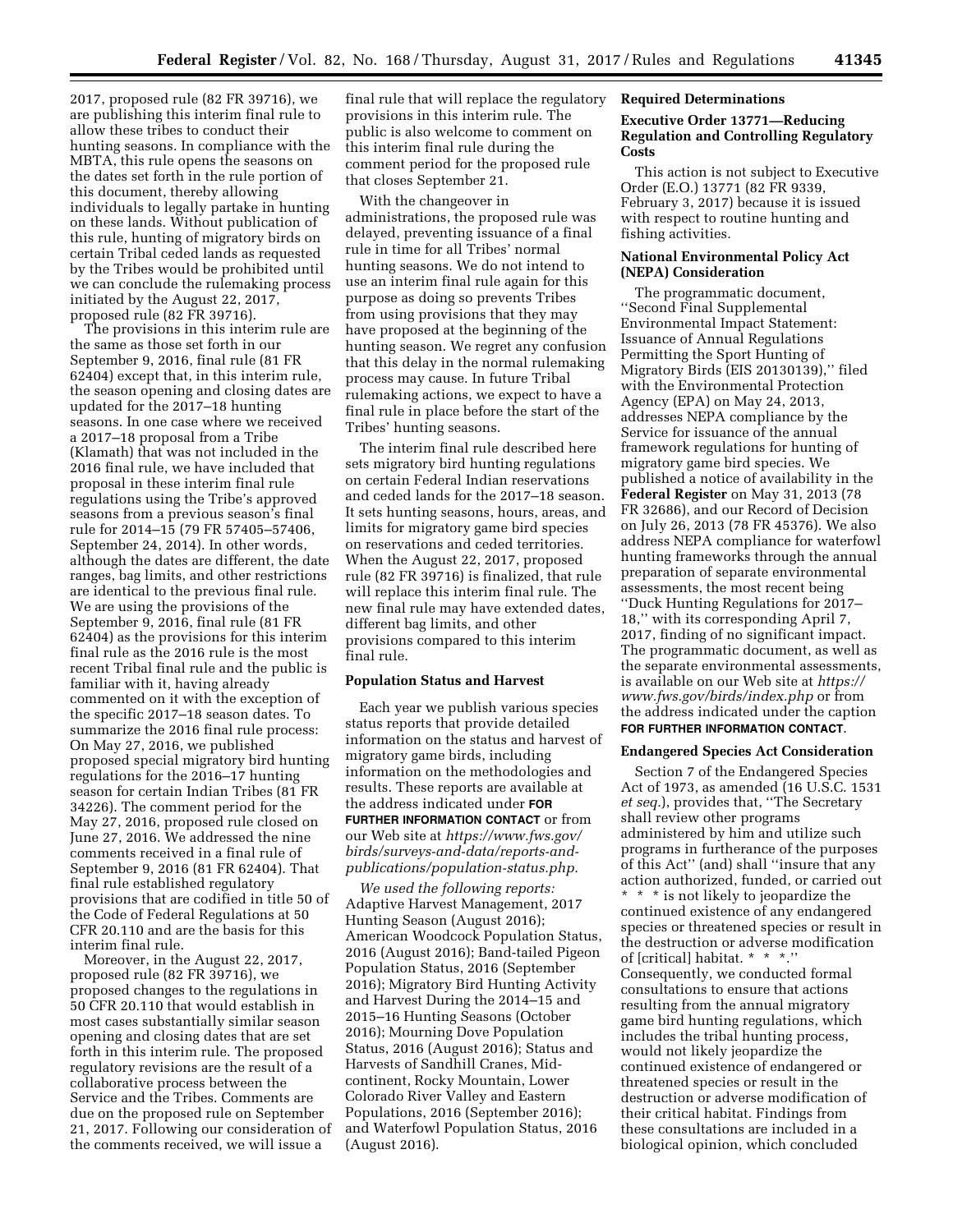that the regulations are not likely to jeopardize the continued existence of any endangered or threatened species. Our biological opinions resulting from this section 7 consultation are public documents available for public inspection at the address indicated under **ADDRESSES**.

# **Regulatory Planning and Review (Executive Orders 12866 and 13563)**

E.O. 12866 provides that the Office of Information and Regulatory Affairs (OIRA) will review all significant rules. OIRA has determined that the annual migratory bird hunting regulations, of which this rule is one part, are significant because these regulations have an annual effect of \$100 million or more on the economy.

E.O. 13563 reaffirms the principles of E.O. 12866 while calling for improvements in the nation's regulatory system to promote predictability, to reduce uncertainty, and to use the best, most innovative, and least burdensome tools for achieving regulatory ends. The executive order directs agencies to consider regulatory approaches that reduce burdens and maintain flexibility and freedom of choice for the public where these approaches are relevant, feasible, and consistent with regulatory objectives. E.O. 13563 emphasizes further that regulations must be based on the best available science and that the rulemaking process must allow for public participation and an open exchange of ideas. We will develop our final rule in a manner consistent with these requirements.

An economic analysis was prepared for the 2013–14 season. This analysis was based on data from the 2011 National Hunting and Fishing Survey, the most recent year for which data are available (see discussion in Regulatory Flexibility Act section below). We used this analysis again for the 2017–18 season. This analysis estimated consumer surplus for three alternatives for duck hunting (estimates for other species are not quantified due to lack of data). The alternatives are (1) issue restrictive regulations allowing fewer days than those issued during the 2012– 13 season, (2) issue moderate regulations allowing more days than those in alternative 1, and (3) issue liberal regulations identical to the regulations in the 2012–13 season. For the 2013–14 season, we chose Alternative 3, with an estimated consumer surplus across all flyways of \$317.8–\$416.8 million. We also chose alternative 3 for the 2009–10, the 2010– 11, the 2011–12, the 2012–13, the 2014– 15, the 2015–16, the 2016–17, and the 2017–18 seasons. The 2013–14 analysis

is part of the record for this rule and is available at *<http://www.regulations.gov>* at Docket No. FWS–HQ–MB–2016– 0051.

# **Regulatory Flexibility Act**

The annual migratory bird hunting regulations have a significant economic impact on substantial numbers of small entities under the Regulatory Flexibility Act (5 U.S.C. 601 *et seq.*). We analyzed the economic impacts of the annual hunting regulations on small business entities in detail as part of the 1981 costbenefit analysis. This analysis was revised annually from 1990–95. In 1995, the Service issued a Small Entity Flexibility Analysis (Analysis), which was subsequently updated in 1996, 1998, 2004, 2008, and 2013. The primary source of information about hunter expenditures for migratory game bird hunting is the National Hunting and Fishing Survey, which is conducted at 5-year intervals. The 2013 Analysis was based on the 2011 National Hunting and Fishing Survey and the U.S. Department of Commerce's County Business Patterns, from which it was estimated that migratory bird hunters would spend approximately \$1.5 billion at small businesses in 2013. Copies of the Analysis are available upon request from the Division of Migratory Bird Management (see **FOR FURTHER INFORMATION CONTACT**) or from *[http://](http://www.regulations.gov) [www.regulations.gov](http://www.regulations.gov)* at Docket No. FWS–HQ–MB–2016–0051.

### **Small Business Regulatory Enforcement Fairness Act**

This final rule is a major rule under 5 U.S.C. 804(2), the Small Business Regulatory Enforcement Fairness Act. For the reasons outlined above, this rule is part of a larger rulemaking effort that would have an annual effect on the economy of \$100 million or more. However, because this rule establishes hunting seasons, we do not plan to defer the effective date under the exemption contained in 5 U.S.C. 808(1).

#### **Paperwork Reduction Act**

This rule does not contain any new information collection that requires approval under the Paperwork Reduction Act of 1995 (44 U.S.C. 3501 *et seq.*). We may not conduct or sponsor and you are not required to respond to a collection of information unless it displays a currently valid Office of Management and Budget (OMB) control number. OMB has reviewed and approved the information collection requirements associated with migratory bird surveys and assigned the following OMB control numbers:

• 1018–0019—North American Woodcock Singing Ground Survey (expires 5/31/2018).

• 1018–0023—Migratory Bird Surveys (expires 8/31/2020). Includes Migratory Bird Harvest Information Program, Migratory Bird Hunter Surveys, Sandhill Crane Survey, and Parts Collection Survey.

### **Unfunded Mandates Reform Act**

We have determined and certify, in compliance with the requirements of the Unfunded Mandates Reform Act, 2 U.S.C. 1502 *et seq.,* that this rulemaking would not impose a cost of \$100 million or more in any given year on local or State government or private entities. Therefore, this rule is not a ''significant regulatory action'' under the Unfunded Mandates Reform Act.

### **Civil Justice Reform—Executive Order 12988**

The Department, in promulgating this rule, has determined that this rule will not unduly burden the judicial system and that it meets the requirements of sections 3(a) and  $3(b)(2)$  of E.O. 12988.

### **Takings Implication Assessment**

In accordance with E.O. 12630, this rule, authorized by the Migratory Bird Treaty Act, does not have significant takings implications and does not affect any constitutionally protected property rights. This rule would not result in the physical occupancy of property, the physical invasion of property, or the regulatory taking of any property. In fact, this rule would allow hunters to exercise otherwise unavailable privileges and, therefore, reduce restrictions on the use of private and public property.

#### **Energy Effects—Executive Order 13211**

E.O. 13211 requires agencies to prepare Statements of Energy Effects when undertaking certain actions. While this rule is a significant regulatory action under E.O. 12866, it is not expected to adversely affect energy supplies, distribution, or use. Therefore, this action is not a significant energy action and no Statement of Energy Effects is required.

### **Government-to-Government Relationship With Tribes**

In accordance with the President's memorandum of April 29, 1994, ''Government-to-Government Relations with Native American Tribal Governments'' (59 FR 22951), E.O. 13175, and 512 DM 2, we have evaluated possible effects on Federally recognized Indian tribes. This rulemaking process is collaborative with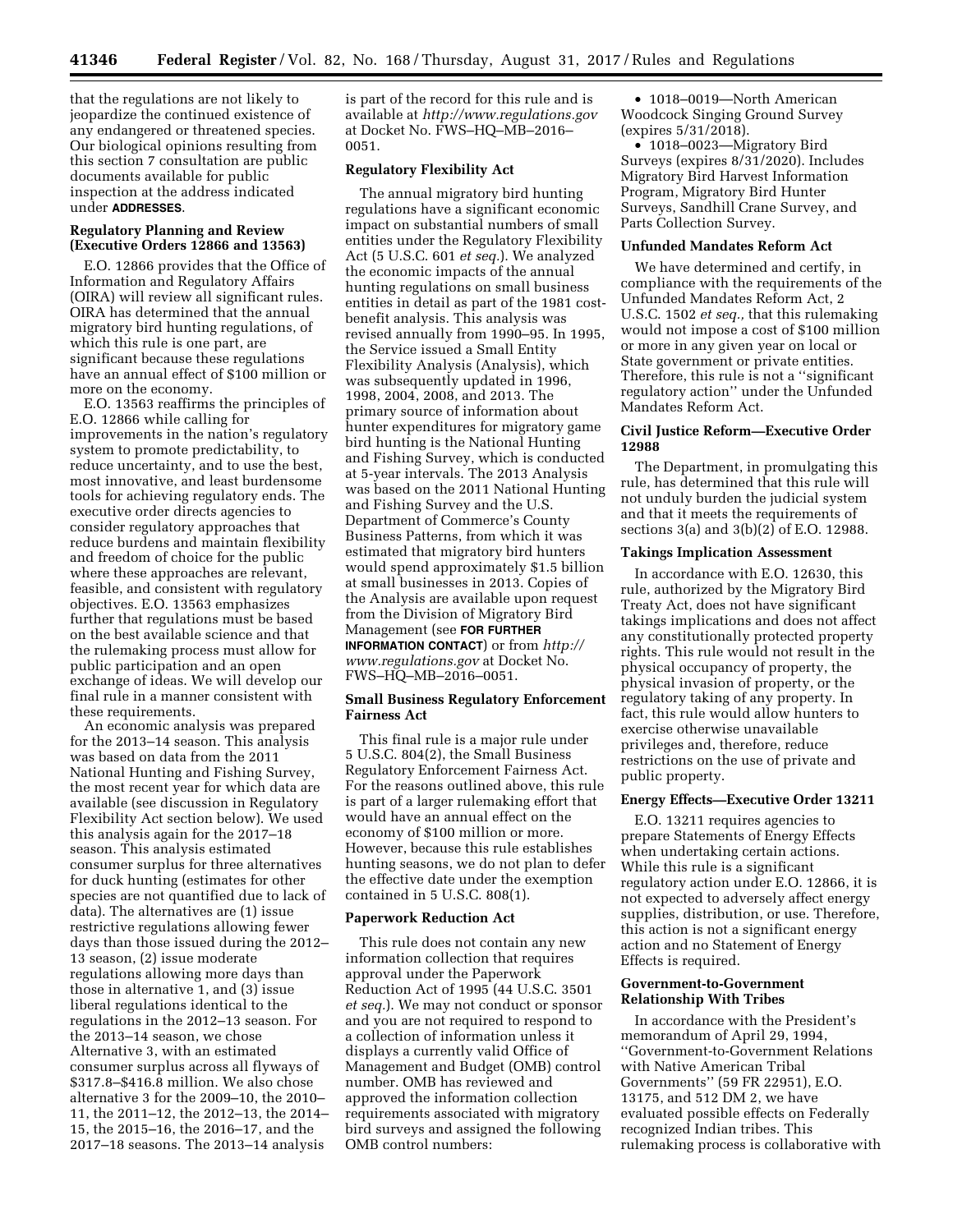the Tribes, and we will continue to consult with the Tribes when we finalize the August 22 proposed rule.

# **Federalism Effects**

Due to the migratory nature of certain species of birds, the Federal Government has been given responsibility over these species by the Migratory Bird Treaty Act. We annually prescribe frameworks from which the States make selections regarding the hunting of migratory birds, and we employ guidelines to establish special regulations on Federal Indian reservations and ceded lands. This process preserves the ability of the States and tribes to determine which seasons meet their individual needs. Any State or Indian tribe may be more restrictive than the Federal frameworks at any time. The frameworks are developed in a cooperative process with the States and the Flyway Councils. This process allows States to participate in the development of frameworks from which they will make selections, thereby having an influence on their own regulations. These rules do not have a substantial direct effect on fiscal capacity, change the roles or responsibilities of Federal or State governments, or intrude on State policy or administration. Therefore, in accordance with E.O. 13132, these regulations do not have significant federalism effects and do not have sufficient federalism implications to warrant the preparation of a federalism summary impact statement.

#### **Need for Interim Final Rule**

The rulemaking process for migratory game bird hunting must, by its nature, operate under severe time constraints. Because of changes in the process for this season's rules, publication of the August 22, 2017, proposed rule (82 FR 39716) was delayed, requiring publication of this interim final rule.

The August 22, 2017, proposed rule provides the public the opportunity to comment. The public, having commented on last year's final rule (81 FR 62404; September 9, 2016) and other previous final rules, also had an opportunity to comment on the substance of the current interim final rule, and we addressed the nine comments received in the 2016 final rule. Furthermore, these tribal regulations have generally been similar the past several years, and with no significant controversy from the public.

It would be impracticable to finalize the August 22 proposed rule by September 1. But without this interim rule, the hunting of migratory birds on ceded and reservation lands during the

normal fall seasons, which in some cases begin on September 1 each year, would be in violation of the MBTA. To respect the various Tribal treaties between the Tribal nations and the United States that allow for the treaty right to hunt waterfowl on these ceded lands, either for their cultural or religious exercise, sustenance, and/or materials for cultural use (*e.g.,*  handicraft), the Department finds that it is in the public interest to publish this interim final rule. The Administrative Procedure Act under 5 U.S.C. 553(b)(B) allows an agency to make a rule effective immediately for good cause if ''impracticable, unnecessary, or contrary to the public interest.'' We find that undertaking the notice-and-comment procedures prior to making this rule effective is impracticable, unnecessary, and contrary to the public interest, and therefore the ''good cause'' exception under 5 U.S.C. 553(b)(B) applies.

In addition, we have good cause to waive the standard 30-day effective date for this interim final rule consistent with section 553(d)(3) of the Administrative Procedure Act, and this rule will, therefore, take effect immediately upon publication. This rule relieves a restriction, as just described. Delaying the effective date for 30 days would have detrimental effects on individuals seeking to hunt on ceded and reservation lands during the seasons that in some cases begin September 1 and on the businesses that support this activity.

Moreover, in the proposed rule that published in the **Federal Register** on August 22, 2017 (82 FR 39716), we proposed changes to the regulations in 50 CFR 20.110 that would establish in most cases substantially similar season opening and closing dates that are set forth in this interim rule. The proposed regulatory revisions are the result of a collaborative process between the Service and the Tribes. As described earlier in **SUPPLEMENTARY INFORMATION** and as set forth in **DATES**, comments are due on the proposed rule by September 21, 2017. Following our consideration of the comments received, we will issue a final rule that will replace the regulatory provisions in this interim rule.

#### **Public Comments Solicited**

We invite interested persons to submit written comments, suggestions, or recommendations regarding the interim final rule during the comment period for our proposed special migratory bird hunting regulations for the 2017–18 hunting season for certain Indian tribes, published August 22, 2017, in the **Federal Register** (82 FR 39716). Before promulgating final

migratory game bird hunting regulations, we will consider all comments we receive. These comments, and any additional information we receive, may lead to final regulations that differ from these proposals or this interim final rule.

You may submit your comments and materials concerning this proposed rule by one of the methods listed in **ADDRESSES**. We will not accept comments sent by email or fax. We will not consider hand-delivered comments that we do not receive, or mailed comments that are not postmarked, by September 21, 2017. We will post all comments in their entirety—including your personal identifying information on *[http://www.regulations.gov.](http://www.regulations.gov)* Before including your address, phone number, email address, or other personal identifying information in your comment, you should be aware that your entire comment—including your personal identifying information—may be made publicly available at any time. While you can ask us in your comment to withhold your personal identifying information from public review, we cannot guarantee that we will be able to do so.

Comments and materials we receive, as well as supporting documentation we used in preparing this interim final rule and the August 22, 2017, proposed rule (82 FR 39716), will be available for public inspection on *[http://](http://www.regulations.gov) [www.regulations.gov,](http://www.regulations.gov)* or by appointment, during normal business hours, at the U.S. Fish and Wildlife Service, Division of Migratory Bird Management, 5275 Leesburg Pike, Falls Church, VA 22041–3803. We will consider, but possibly may not respond in detail to, each comment. As in the past, we will summarize all comments we receive during the comment period and respond to them after the closing date in the preambles of any final rules.

### **List of Subjects in 50 CFR Part 20**

Exports, Hunting, Imports, Reporting and recordkeeping requirements, Transportation, Wildlife.

# **Regulation Promulgation**

Accordingly, for the reasons set forth above, we amend part 20, subchapter B, chapter I of title 50 of the Code of Federal Regulations as follows:

### **PART 20—MIGRATORY BIRD HUNTING**

■ 1. The authority citation for part 20 continues to read as follows:

**Authority:** Migratory Bird Treaty Act, 40 Stat. 755, 16 U.S.C. 703–712; Fish and Wildlife Act of 1956, 16 U.S.C. 742a–j;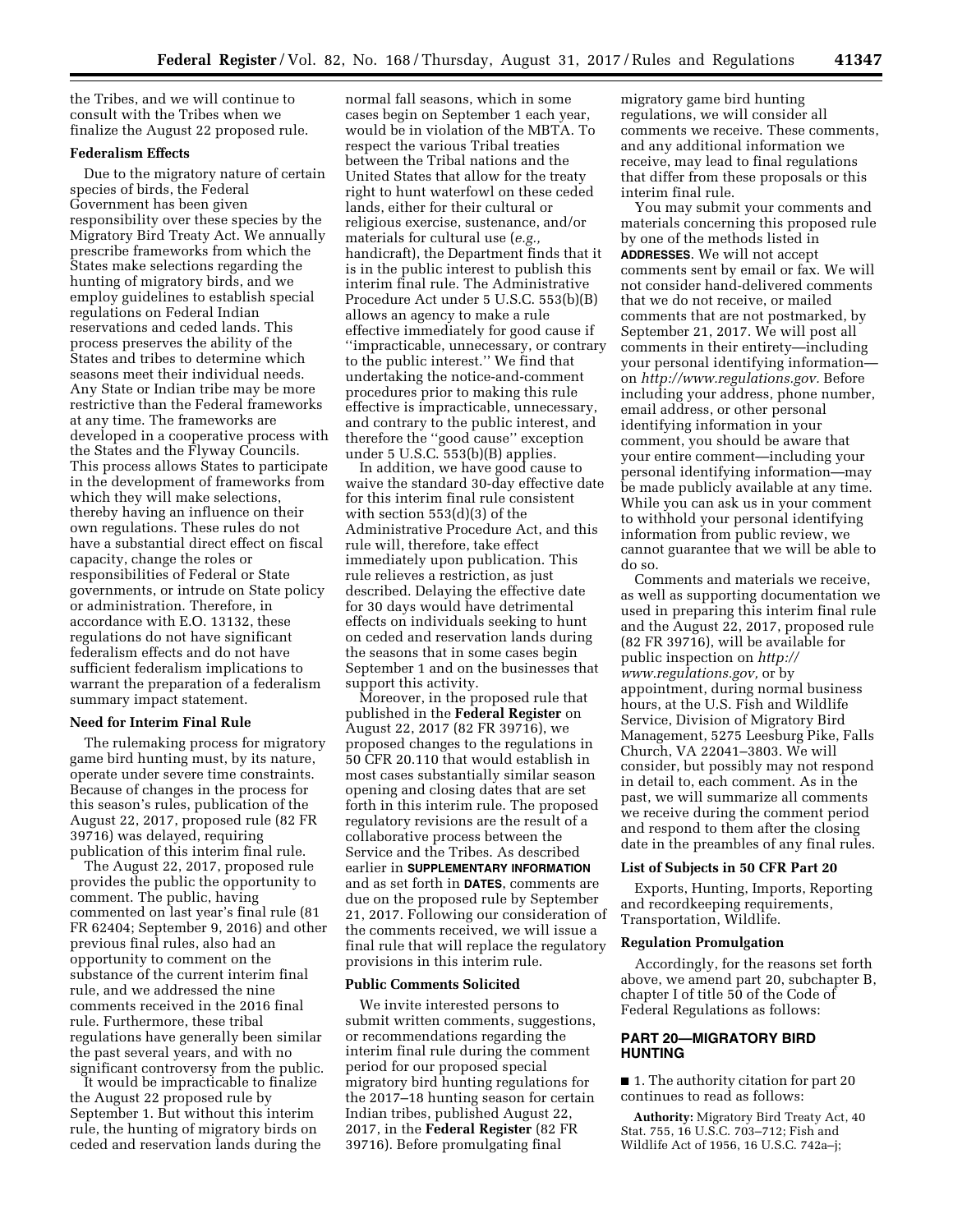Pub. L. 106–108, 113 Stat. 1491, Note Following 16 U.S.C. 703.

(**Note:** The following hunting regulations provided for by 50 CFR 20.110 will not appear in the Code of Federal Regulations because of their seasonal nature.)

■ 2. Section 20.110 is revised to read as follows:

### **§ 20.110 Seasons, limits, and other regulations for certain Federal Indian reservations, Indian Territory, and ceded lands.**

Unless specifically provided for below, all of the regulations contained in 50 CFR part 20 apply to the seasons listed herein.

(a) [Reserved.]

(b) *Confederated Salish and Kootenai Tribes, Flathead Indian Reservation, Pablo, Montana (Tribal Members and Nontribal Hunters).* 

#### **Tribal Members Only**

### **Ducks (Including Mergansers)**

*Season Dates:* Open September 1, 2017, through March 9, 2018.

*Daily Bag and Possession Limits:* The Tribe does not have specific bag and possession restrictions for Tribal members. The season on harlequin duck is closed.

### **Coots**

*Season Dates:* Same as ducks.

*Daily Bag and Possession Limits:*  Same as ducks.

#### **Geese**

*Season Dates:* Same as ducks.

*Daily Bag and Possession Limits:*  Same as ducks.

# **Nontribal Hunters**

### **Ducks (Including Mergansers)**

*Season Dates:* Open September 30, 2017, through January 7, 2018, and open January 13 through 17, 2018.

### **Scaup**

*Season Dates:* Open September 30 through December 24, 2017.

*Daily Bag and Possession Limits:*  Seven ducks, including no more than two hen mallards, one pintail, three scaup (when open), two canvasback, and two redheads. The possession limit is three times the daily bag limit.

#### **Coots**

*Season Dates:* Same as ducks.

*Daily Bag and Possession Limits:* 25 and 25, respectively.

# **Geese**

# **Dark Geese**

*Season Dates:* Open September 30, 2017, through January 7, 2018, and open January 13 through 17, 2018.

*Daily Bag and Possession Limits:* 4 and 12, respectively.

### **Light Geese**

*Season Dates:* Same as for dark geese. *Daily Bag and Possession Limits:* 20 and 60, respectively.

*General Conditions:* Tribal and nontribal hunters must comply with all basic Federal migratory bird hunting regulations contained in 50 CFR part 20 regarding manner of taking. In addition, shooting hours are one-half hour before sunrise to one-half hour after sunset, and each waterfowl hunter 16 years of age or older must carry on his/her person a valid Migratory Bird Hunting and Conservation Stamp (Duck Stamp) signed in ink across the stamp face. Special regulations established by the Confederated Salish and Kootenai Tribes also apply on the reservation.

(c) *Fond du Lac Band of Lake Superior Chippewa Indians, Cloquet, Minnesota (Tribal Members Only).* 

# **Ducks**

*1854 and 1837 Ceded Territories* 

*Season Dates:* Begin September 9 and end November 30, 2017.

*Daily Bag Limit:* 18 ducks, including no more than 12 mallards (only 3 of which may be hens), 9 black ducks, 9 scaup, 9 wood ducks, 9 redheads, 9 pintails, and 9 canvasbacks.

### *Reservation*

*Season Dates:* Begin September 1 and end November 30, 2017.

*Daily Bag Limit:* 12 ducks, including no more than 8 mallards (only 2 of which may be hens), 6 black ducks, 6 scaup, 6 redheads, 6 pintails, 6 wood ducks, and 6 canvasbacks.

#### **Mergansers**

*1854 and 1837 Ceded Territories* 

*Season Dates:* Begin September 9 and end November 30, 2017.

*Daily Bag Limit:* 15 mergansers, including no more than 6 hooded mergansers.

## *Reservation*

*Season Dates:* Begin September 1 and end November 30, 2017.

*Daily Bag Limit:* 10 mergansers, including no more than 4 hooded mergansers.

### **Canada Geese**

*1854 and 1837 Ceded Territories* 

*Season Dates:* Begin September 1 and end November 30, 2017.

*Daily Bag Limit:* 20 geese.

### *Reservation*

*Season Dates:* Begin September 1 and end November 30, 2017. *Daily Bag Limit:* 20 geese.

### **Coots and Common Moorhens (Common Gallinules)**

### *1854 and 1837 Ceded Territories*

*Season Dates:* Begin September 9 and end November 30, 2017.

*Daily Bag Limit:* 20 coots and common moorhens, singly or in the aggregate.

### *Reservation*

*Season Dates:* Begin September 1 and end November 30, 2017.

*Daily Bag Limit:* 20 coots and common moorhens, singly or in the aggregate.

# **Sandhill Cranes: 1854 and 1837 Ceded Territories**

*Season Dates:* Begin September 1 and end November 30, 2017.

*Daily Bag Limit:* Two sandhill cranes. Crane carcass tags are required prior to hunting.

### **Sora and Virginia Rails**

#### *All Areas*

*Season Dates:* Begin September 1 and end November 30, 2017.

*Daily Bag Limit:* 25 sora and Virginia rails, singly or in the aggregate.

#### **Common Snipe**

#### *All Areas*

*Season Dates:* Begin September 1 and end November 30, 2017.

*Daily Bag Limit:* Eight common snipe.

# **Woodcock**

### *All Areas*

*Season Dates:* Begin September 1 and end November 30, 2017. *Daily Bag Limit:* Three woodcock.

### **Mourning Doves**

### *All Areas*

*Season Dates:* Begin September 1 and end November 30, 2017.

*Daily Bag Limit:* 30 mourning doves.

# *General Conditions*

1. While hunting waterfowl, a tribal member must carry on his/her person a valid Ceded Territory License.

2. Shooting hours for migratory birds are one-half hour before sunrise to onehalf hour after sunset.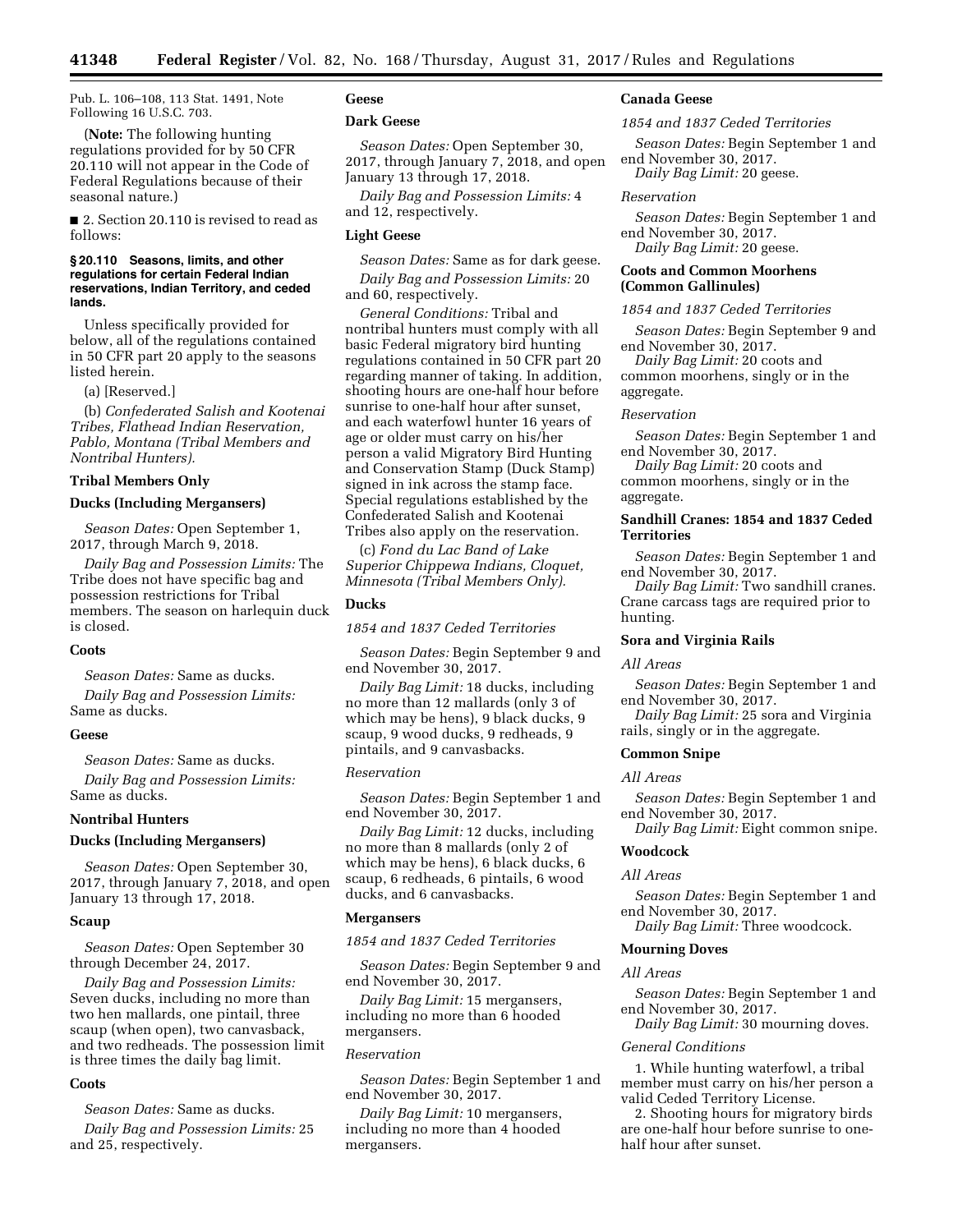3. Except as otherwise noted, tribal members will be required to comply with tribal codes that will be no less restrictive than the provisions of Chapter 10 of the Model Off-Reservation Code. Except as modified by the Service rules adopted in response to this proposal, these amended regulations parallel Federal requirements in 50 CFR part 20 as to hunting methods, transportation, sale, exportation, and other conditions generally applicable to migratory bird hunting.

4. Band members in each zone will comply with State regulations providing for closed and restricted waterfowl hunting areas.

5. There are no possession limits for migratory birds. For purposes of enforcing bag limits, all migratory birds in the possession or custody of band members on ceded lands will be considered to have been taken on those lands unless tagged by a tribal or State conservation warden as having been taken on-reservation. All migratory birds that fall on reservation lands will not count as part of any off-reservation bag or possession limit.

(d) *Grand Traverse Band of Ottawa and Chippewa Indians, Suttons Bay, Michigan (Tribal Members Only).* 

### **Ducks**

*Season Dates:* Open September 1, 2017, through January 20, 2018.

*Daily Bag Limit:* 25 ducks, which may include no more than 6 pintail, 4 canvasback, 6 black ducks, 1 hooded merganser, 6 wood ducks, 5 redheads, and 12 mallards (only 6 of which may be hens).

#### **Canada and Snow Geese**

*Season Dates:* Open September 1, 2017, through February 15, 2018. *Daily Bag Limit:* 10 geese.

# **Other Geese (White-Fronted Geese and Brant)**

*Season Dates:* Open September 20 through December 30, 2017. *Daily Bag Limit:* Five geese.

### **Sora Rails, Common Snipe, and Woodcock**

*Season Dates:* Open September 1 through November 14, 2017.

*Daily Bag Limit:* 10 rails, 10 snipe, and 5 woodcock.

#### **Mourning Doves**

*Season Dates:* Open September 1 through November 14, 2017. *Daily Bag Limit:* 10 mourning doves.

### **Sandhill Crane**

*Season Dates:* Open September 1 through November 14, 2017.

*Daily Bag Limit:* Two sandhill cranes, with a season limit of six.

*General Conditions:* A valid Grand Traverse Band Tribal license is required and must be in possession before taking any wildlife. Shooting hours for migratory birds are one-half hour before sunrise to one-half hour after sunset. All other basic regulations contained in 50 CFR part 20 are valid. Other tribal regulations apply, and may be obtained at the tribal office in Suttons Bay, Michigan.

(e) *Great Lakes Indian Fish and Wildlife Commission, Odanah, Wisconsin (Tribal Members Only).* 

The 2017–18 waterfowl hunting season regulations apply to all treaty areas (except where noted):

# **Ducks**

*Season Dates:* Begin September 1 and end December 31, 2017.

*Daily Bag Limit:* 50 ducks in the 1837 and 1842 Treaty Area; 30 ducks in the 1836 Treaty Area.

### **Mergansers**

*Season Dates:* Begin September 1 and end December 31, 2017.

*Daily Bag Limit:* 10 mergansers.

#### **Geese**

*Season Dates:* Begin September 1 and end December 31, 2017. In addition, any portion of the ceded territory that is open to State-licensed hunters for goose hunting outside of these dates will also be open concurrently for tribal members.

*Daily Bag Limit:* 20 geese in aggregate.

#### **Other Migratory Birds**

### **Coots and Common Moorhens (Common Gallinules)**

*Season Dates:* Begin September 1 and end December 31, 2017.

*Daily Bag Limit:* 20 coots and common moorhens (common gallinules), singly or in the aggregate.

#### **Sora and Virginia Rails**

*Season Dates:* Begin September 1 and end December 31, 2017.

*Daily Bag and Possession Limits:* 20, singly, or in the aggregate, 25.

### **Common Snipe**

*Season Dates:* Begin September 1 and end December 31, 2017.

*Daily Bag Limit:* 16 common snipe.

### **Woodcock**

*Season Dates:* Begin September 6 and end December 31, 2017.

*Daily Bag Limit:* 10 woodcock.

### **Mourning Dove: 1837 and 1842 Ceded Territories Only**

*Season Dates:* Begin September 1 and end November 29, 2017.

*Daily Bag Limit:* 15 mourning doves.

### **Sandhill Cranes: 1837 and 1842 Ceded Territories Only**

*Season Dates:* Begin September 1 and end December 31, 2017. *Daily Bag Limit:* 2 cranes.

### **Swans: 1837 and 1842 Ceded Territories Only**

*Season Dates:* Begin November 1 and end December 31, 2017.

*Daily Bag Limit:* 2 swans. All harvested swans must be registered by presenting the fully-feathered carcass to a tribal registration station or GLIFWC warden. If the total number of trumpeter swans harvested reaches 10, the swan season will be closed by emergency tribal rule.

### *General Conditions*

A. All tribal members are required to obtain a valid tribal waterfowl hunting permit.

B. Except as otherwise noted, tribal members are required to comply with tribal codes that are no less restrictive than the model ceded territory conservation codes approved by Federal courts in the *Lac Courte Oreilles* v. *State of Wisconsin (Voigt)* and *Mille Lacs Band* v. *State of Minnesota* cases. Chapter 10 in each of these model codes regulates ceded territory migratory bird hunting. Both versions of Chapter 10 parallel Federal requirements as to hunting methods, transportation, sale, exportation, and other conditions generally applicable to migratory bird hunting. They also automatically incorporate by reference the Federal migratory bird regulations.

C. Particular regulations of note include:

1. Nontoxic shot is required for all waterfowl hunting by tribal members.

2. Tribal members in each zone must comply with tribal regulations providing for closed and restricted waterfowl hunting areas. These regulations generally incorporate the same restrictions contained in parallel State regulations.

3. There are no possession limits, with the exception of 2 swans (in the aggregate) and 25 rails (in the aggregate). For purposes of enforcing bag limits, all migratory birds in the possession and custody of tribal members on ceded lands are considered to have been taken on those lands unless tagged by a tribal or State conservation warden as taken on reservation lands. All migratory birds that fall on reservation lands do not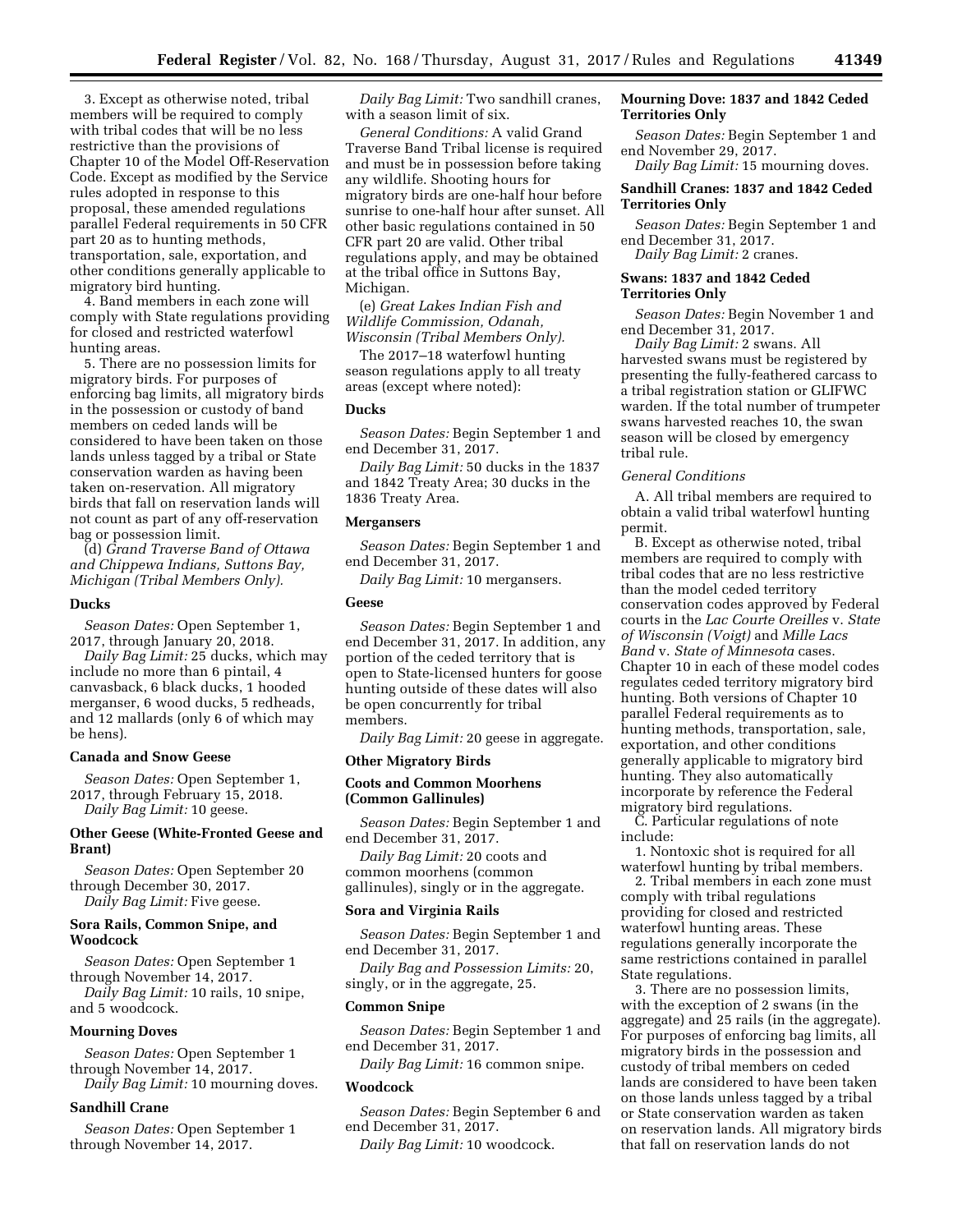count as part of any off-reservation bag or possession limit.

4. The baiting restrictions included in the respective section 10.05(2)(h) of the model ceded territory conservation codes will be amended to include language which parallels that in place for nontribal members as published at 64 FR 29799, June 3, 1999.

5. There are no shell limit restrictions. 6. Hunting hours are from 30 minutes before sunrise to 30 minutes after sunset.

(f) *Jicarilla Apache Tribe, Jicarilla Indian Reservation, Dulce, New Mexico (Tribal Members and Nontribal Hunters).* 

### **Ducks (Including Mergansers)**

*Season Dates:* Open October 14 through November 30, 2017.

*Daily Bag and Possession Limits:* The daily bag limit is seven, including no more than two hen mallards, one pintail, two redheads, two canvasback, and three scaup. The possession limit is three times the daily bag limit.

#### **Canada Geese**

*Season Dates:* Open October 14 through November 30, 2017.

*Daily Bag and Possession Limits:* Two and six, respectively.

*General Conditions:* Tribal and nontribal hunters must comply with all basic Federal migratory bird hunting regulations in 50 CFR part 20 regarding shooting hours and manner of taking. In addition, each waterfowl hunter 16 years of age or older must carry on his/ her person a valid Migratory Bird Hunting and Conservation Stamp (Duck Stamp) signed in ink across the stamp face. Special regulations established by the Jicarilla Tribe also apply on the reservation.

(g) *Kalispel Tribe, Kalispel Reservation, Usk, Washington (Tribal Members and Nontribal Hunters).* 

### **Nontribal Hunters on Reservation**

#### **Geese**

*Season Dates:* Open September 9 through September 10, 2017; open September 16 through September 17, 2017; and open October 1, 2017, through January 8, 2018. During these periods, days to be hunted are specified by the Kalispel Tribe. Nontribal hunters should contact the Tribe for more detail on hunting days.

*Daily Bag and Possession Limits:* 5 Canada geese for the early season, and 3 light geese and 4 dark geese, for the late season. The daily bag limit is 2 brant (when the State's season is open) and is in addition to dark goose limits for the late-season. The possession limit is twice the daily bag limit.

### **Ducks**

*Season Dates:* Open September 23 through September 24, 2017; open September 19 through September 30, 2017; and open October 1, 2017, through January 8, 2018. During these periods, days to be hunted are specified by the Kalispel Tribe. Nontribal hunters should contact the Tribe for more detail on hunting days.

### **Scaup**

*Season Dates:* Open September 23 through December 17, 2017.

*Daily Bag and Possession Limits:* 7 ducks, including no more than 2 female mallards, 1 pintail, 1 canvasback, 3 scaup (when open), and 2 redheads. The possession limit is twice the daily bag limit.

# **Tribal Hunters Within Kalispel Ceded Lands**

#### **Ducks**

*Season Dates:* Open October 10, 2017, through January 31, 2018.

*Daily Bag and Possession Limits:* 7 ducks, including no more than 2 female mallards, 2 pintail, 1 canvasback, 3 scaup, and 2 redheads. The possession limit is twice the daily bag limit.

#### **Geese**

*Season Dates:* Open September 10, 2017, through January 31, 2016.

*Daily Bag Limit:* 6 light geese and 4 dark geese. The daily bag limit is 2 brant and is in addition to dark goose limits.

*General:* Tribal members must possess a validated Migratory Bird Hunting and Conservation Stamp and a tribal ceded lands permit.

(h) *Klamath Tribe, Chiloquin, Oregon (Tribal Members Only).* 

#### **Ducks**

*Season Dates:* Open October 7, 2017, through January 31, 2018.

*Daily Bag and Possession Limits:* 9 and 18 ducks, respectively.

### **Coots**

*Season Dates:* Same as ducks. *Daily Bag and Possession Limits:* 9 and 18 coots, respectively.

#### **Geese**

*Season Dates:* Same as ducks. *Daily Bag and Possession Limits:* 9 and 18 geese, respectively.

*General Conditions:* The Klamath Tribe provides its game management officers, biologists, and wildlife technicians with regulatory enforcement authority, and has a court system with judges that hear cases and set fines. Nontoxic shot is required. Shooting hours are one-half hour before sunrise to one-half hour after sunset.

(i) *Leech Lake Band of Ojibwe, Cass Lake, Minnesota (Tribal Members Only).* 

### **Ducks**

*Season Dates:* Open September 16 through December 31, 2017.

*Daily Bag Limits:* 10 ducks, including no more than 5 pintail, 5 canvasback, and 5 black ducks.

### **Geese**

*Season Dates:* Open September 1 through December 31, 2017.

*Daily Bag Limits:* 10 geese.

*General:* Possession limits are twice the daily bag limits. Shooting hours are one-half hour before sunrise to one-half hour after sunset. Nontoxic shot is required. Use of live decoys, bait, and commercial use of migratory birds are prohibited. Waterfowl may not be pursued or taken while using motorized craft.

(j) *Little River Band of Ottawa Indians, Manistee, Michigan (Tribal Members Only).* 

### **1836 Ceded Territory and Tribal Reservation**

#### **Ducks**

*Season Dates:* Open September 9, 2017, through January 26, 2018.

*Daily Bag Limits:* 12 ducks, including no more than 6 mallards (2 of which may be hens), 3 black ducks, 3 redheads, 3 wood ducks, 2 pintail, 1 hooded merganser, and 2 canvasback.

#### **Canada Geese**

*Season Dates:* Open September 1, 2017, through February 4, 2018. *Daily Bag Limit:* Five.

### **White-Fronted Geese, Brant, and Snow Geese**

*Season Dates:* Open September 8 through December 10, 2017. *Daily Bag Limit:* Five.

### **Woodcock, Mourning Doves, Snipe, and Sora and Virginia Rails**

*Season Dates:* Open September 1 through November 12, 2017.

*Daily Bag Limit:* 5 woodcock and 10 each of the other species.

General conditions are as follows:

A. All tribal members will be required to obtain a valid tribal resource card and 2016–17 hunting license.

B. Except as modified by the Service rules adopted in response to this proposal, these amended regulations parallel all Federal regulations contained in 50 CFR part 20. Shooting hours will be from one-half hour before sunrise to sunset.

C. Particular regulations of note include: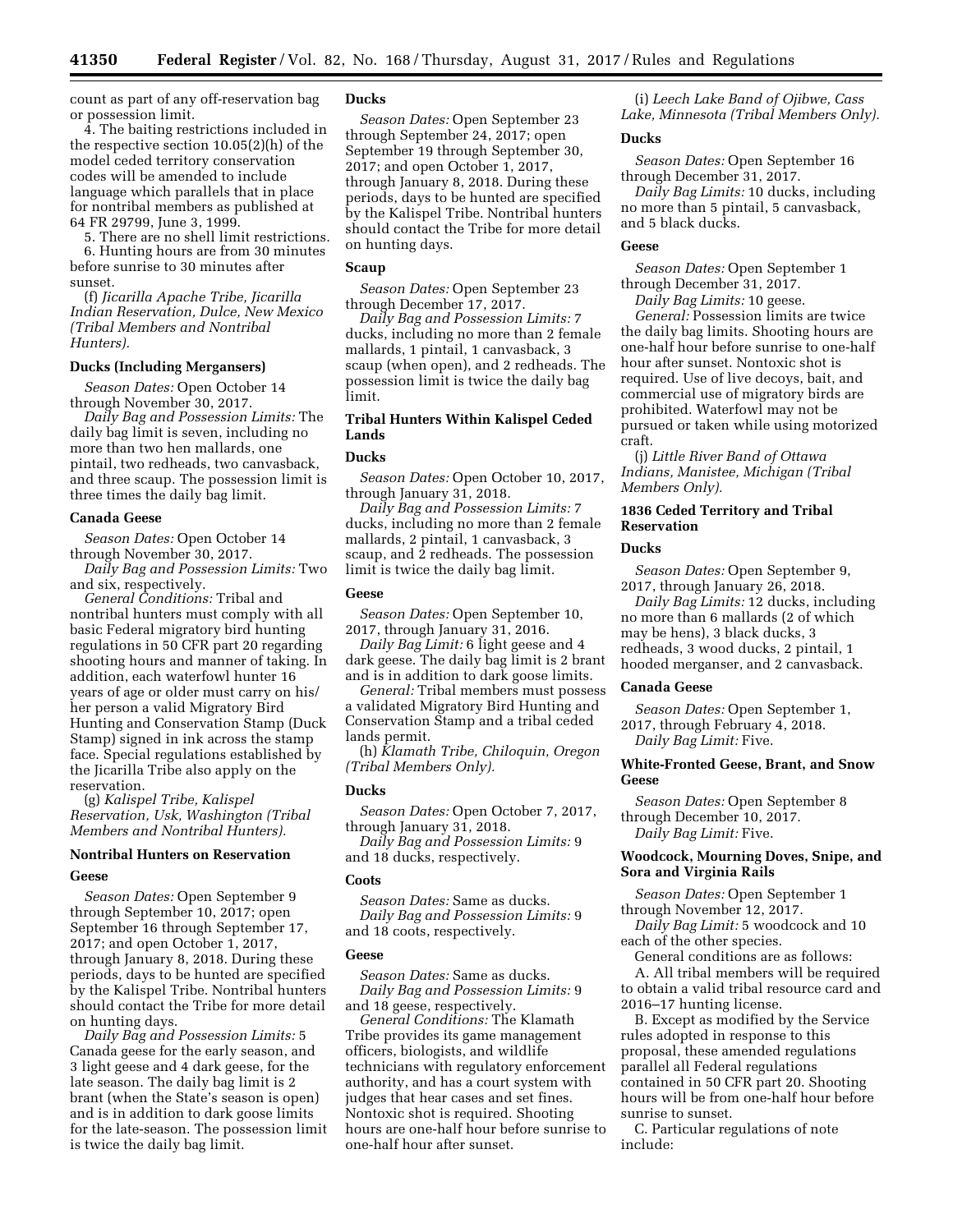(1) Nontoxic shot will be required for all waterfowl hunting by tribal members.

(2) Tribal members in each zone will comply with tribal regulations providing for closed and restricted waterfowl hunting areas. These regulations generally incorporate the same restrictions contained in parallel State regulations.

D. Tribal members hunting in Michigan will comply with tribal codes that contain provisions parallel to Michigan law regarding duck blinds and decoys.

E. Possession limits are twice the daily bag limits.

(k) *The Little Traverse Bay Bands of Odawa Indians, Petoskey, Michigan (Tribal Members Only).* 

### **Ducks**

*Season Dates:* Open September 1, 2017, through January 31, 2018.

*Daily Bag Limits:* 20 ducks, including no more than 5 hen mallards, 5 black ducks, 5 redheads, 5 wood ducks, 5 pintail, 5 scaup, and 5 canvasback.

### **Mergansers**

*Season Dates:* Open September 15, 2017, through January 31, 2018.

*Daily Bag Limits:* 10 mergansers, including no more than 5 hooded mergansers.

#### **Coots and Gallinules**

*Season Dates:* Open September 15 through December 31, 2017. *Daily Bag Limit:* 20.

#### **Canada Geese**

*Season Dates:* Open September 1, 2017, through February 8, 2018. *Daily Bag Limit:* 20 in the aggregate.

### **Sora and Virginia Rails**

*Season Dates:* Open September 1 through December 31, 2017. *Daily Bag Limit:* 20.

#### **Snipe**

*Season Dates:* Open September 1 through December 31, 2017. *Daily Bag Limit:* 16.

#### **Mourning Doves**

*Season Dates:* Open September 1 through November 14, 2017. *Daily Bag Limit:* 15.

#### **Woodcock**

*Season Dates:* Open September 1 through December 1, 2017. *Daily Bag Limit:* 10.

### **Sandhill Cranes**

*Season Dates:* Open September 1 through December 1, 2017. *Daily Bag Limit:* 1.

*General:* Possession limits are twice the daily bag limits.

(l) *Lower Brule Sioux Tribe, Lower Brule Reservation, Lower Brule, South Dakota (Tribal Members and Nontribal Hunters).* 

# **Tribal Members**

#### **Ducks, Mergansers, and Coots**

*Season Dates:* Open September 1, 2017, through March 10, 2018.

*Daily Bag and Possession Limits:* Six ducks, including no more than two hen mallards and five mallards total, two pintail, two redheads, two canvasback, three wood ducks, three scaup, two bonus teal during the first 16 days of the season, and one mottled duck. Coot daily bag limit is 15. Merganser daily bag limit is five, including no more than two hooded mergansers. The possession limit is three times the daily bag limit.

#### **Canada Geese**

*Season Dates:* Open September 1, 2017, through March 10, 2018.

*Daily Bag and Possession Limits:* 6 and 18, respectively.

#### **White-Fronted Geese**

*Season Dates:* Open September 1, 2017, through March 10, 2018. *Daily Bag and Possession Limits:* Two

and six, respectively.

### **Light Geese**

*Season Dates:* Open September 1, 2017, through March 10, 2018. *Daily Bag Limit:* 20.

#### **Nontribal Hunters**

### **Ducks (Including Mergansers and Coots)**

*Season Dates:* Open October 7, 2017, through January 11, 2018.

*Daily Bag and Possession Limits:* Six ducks, including five mallards (no more of which can be two hen mallards), three scaup, two canvasback, two redheads, three wood ducks, one mottled duck, and one pintail. Coot daily bag limit is 15. Merganser daily bag limit is five, including no more than two hooded mergansers. The possession limit is three times the daily bag limit.

#### **Canada Geese**

*Season Dates:* Open October 28, 2017, through February 11, 2018.

*Daily Bag and Possession Limits:* 6 and 18, respectively.

#### **White-fronted Geese**

*Season Dates:* Open October 28, 2017, through January 23, 2018.

*Daily Bag and Possession Limits:* Two and six, respectively.

### **Light Geese**

*Season Dates:* Open October 28, 2017, through February 11, 2018.

*Daily Bag and Possession Limits:* 50 and no possession limit.

*General Conditions:* All hunters must comply with the basic Federal migratory bird hunting regulations in 50 CFR part 20, including the use of steel shot and shooting hours. Nontribal hunters must possess a validated Migratory Bird Hunting and Conservation Stamp. The Lower Brule Sioux Tribe has an official Conservation Code that hunters must adhere to when hunting in areas subject to control by the Tribe.

(m) [Reserved.]

(n) *Makah Indian Tribe, Neah Bay, Washington (Tribal Members).* 

#### **Band-Tailed Pigeons**

*Season Dates:* Open September 22 through October 23, 2017.

*Daily Bag Limit:* Two band-tailed pigeons.

### **Ducks and Coots**

*Season Dates:* Open September 23, 2017, through January 28, 2018.

*Daily Bag Limit:* Seven ducks including no more than five mallards (only two of which can be a hen), one redhead, one pintail, three scaup, and one canvasback. The seasons on wood duck and harlequin are closed. The coot daily bag limit is 25.

### **Geese**

*Season Dates:* Open September 23, 2017, through January 28, 2018.

*Daily Bag Limit:* Four, including no more than one brant. The seasons on Aleutian and dusky Canada geese are closed.

### *General Conditions*

All other Federal regulations contained in 50 CFR part 20 apply. The following restrictions also apply:

1. As per Makah Ordinance 44, only shotguns may be used to hunt any species of waterfowl. Additionally, shotguns must not be discharged within 0.25 miles of an occupied area.

2. Hunters must be eligible, enrolled Makah tribal members and must carry their Indian Treaty Fishing and Hunting Identification Card while hunting. No tags or permits are required to hunt waterfowl.

3. The Cape Flattery area is open to waterfowl hunting, except in designated wilderness areas, or within 1 mile of Cape Flattery Trail, or in any area that is closed to hunting by another ordinance or regulation.

4. The use of live decoys and/or baiting to pursue any species of waterfowl is prohibited.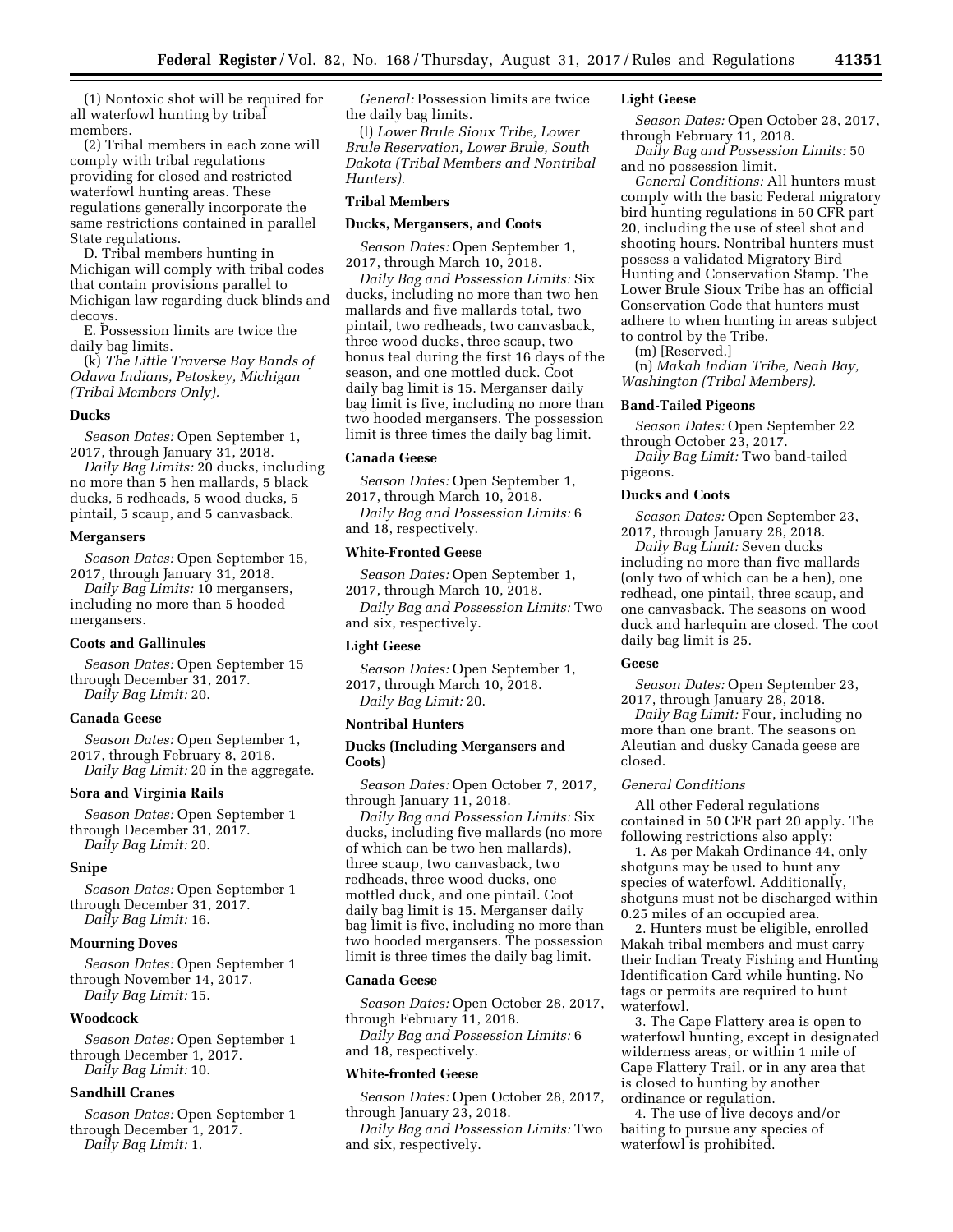5. Steel or bismuth shot only for waterfowl is allowed; the use of lead shot is prohibited.

6. The use of dogs is permitted to hunt waterfowl.

7. Shooting hours for all species of waterfowl are one-half hour before sunrise to sunset.

8. Open hunting areas are: GMUs 601 (Hoko), a portion of the 602 (Dickey) encompassing the area north of a line between Norwegian Memorial and east to Highway 101, and 603 (Pysht).

(o) *Navajo Nation, Navajo Indian Reservation, Window Rock, Arizona (Tribal Members and Nontribal Hunters).* 

### **Band-Tailed Pigeons**

*Season Dates:* Open September 1 through September 30, 2017.

*Daily Bag and Possession Limits:* 5 and 10 pigeons, respectively.

### **Mourning Doves**

*Season Dates:* Open September 1 through September 30, 2017.

*Daily Bag and Possession Limits:* 10 and 20 doves, respectively.

# **Ducks (Including Mergansers and Coots)**

*Season Dates:* Open September 23, 2017, through January 7, 2018.

### **Scaup**

*Season Dates:* Open September 23 through December 17, 2017.

*Daily Bag and Possession Limits:*  Seven ducks, including no more than two hen mallards, one mottled duck, two canvasback, three scaup (when open), two redheads, and one pintail. Coot daily bag limit is 25. Merganser daily bag limit is seven. The possession limit is three times the daily bag limit.

#### **Canada Geese**

*Season Dates:* Open September 23, 2017, through January 7, 2018.

*Daily Bag and Possession Limits:* 4 and 12, respectively.

*General Conditions:* Tribal and nontribal hunters will comply with all basic Federal migratory bird hunting regulations in 50 CFR part 20, regarding shooting hours and manner of taking. In addition, each waterfowl hunter 16 years of age or over must carry on his/ her person a valid Migratory Bird Hunting and Conservation Stamp (Duck Stamp) signed in ink across the face. Special regulations established by the Navajo Nation also apply on the reservation.

(p) *Oneida Tribe of Indians of Wisconsin, Oneida, Wisconsin (Tribal Members Only).* 

# **Ducks (Including Mergansers)**

*Season Dates:* Open September 16 through December 3, 2017.

*Daily Bag and Possession Limits:* Six, including no more than six mallards (three hen mallards), six wood ducks, one redhead, two pintail, and one hooded merganser. The possession limit is twice the daily bag limit.

### **Geese**

*Season Dates:* Open September 1 through December 31, 2017.

*Daily Bag and Possession Limits:* 5 Canada geese with a possession limit of 10. A seasonal quota of 500 birds is adopted. If the quota is reached before the season concludes, the season will be closed at that time.

### **Woodcock**

*Season Dates:* Open September 3 through November 6, 2017.

*Daily Bag and Possession Limits:* Two and four woodcock, respectively.

### **Doves**

*Season Dates:* Open September 2 through November 5, 2017.

*Daily Bag and Possession Limits:* 10 and 20 doves, respectively.

*General Conditions:* Tribal member shooting hours are one-half hour before sunrise to one-half hour after sunset. Nontribal members hunting on the Reservation or on lands under the jurisdiction of the Tribe must comply with all State of Wisconsin regulations, including season dates, shooting hours, and bag limits, which differ from tribal member seasons. Tribal members and nontribal members hunting on the Reservation or on lands under the jurisdiction of the Tribe will observe all basic Federal migratory bird hunting regulations found in 50 CFR part 20, with the following exceptions: Tribal members are exempt from the purchase of the Migratory Waterfowl Hunting and Conservation Stamp (Duck Stamp); and shotgun capacity is not limited to three shells.

(q) *Point No Point Treaty Council, Kingston, Washington (Tribal Members Only).* 

### **Jamestown S'Klallam Tribe**

#### **Ducks**

*Season Dates:* Open September 1, 2017, through March 10, 2018.

*Daily Bag and Possession Limits:*  Seven ducks, including no more than two hen mallards, one pintail, one canvasback, four scoters, and two redheads. Possession limit is twice the daily bag limit. Bag and possession limits for harlequin ducks is one per season.

#### **Geese**

*Season Dates:* Open September 9, 2017, through March 10, 2018.

*Daily Bag and Possession Limits:* Four geese, and may include no more than three light geese. The season on dusky Canada geese is closed. Possession limit is twice the daily bag limit.

#### **Brant**

*Season Dates:* Open January 10 through January 25, 2018.

*Daily Bag and Possession Limits:* Two and four, respectively.

### **Coots**

*Season Dates:* Open September 13, 2017, through February 1, 2018. *Daily Bag and Possession Limits:* 25 and 50 coots, respectively.

#### **Mourning Doves**

*Season Dates:* Open September 13, 2017, through January 18, 2018.

*Daily Bag and Possession Limits:* 10 and 20 doves, respectively.

#### **Snipe**

*Season Dates:* Open September 13, 2017, through March 10, 2018.

*Daily Bag and Possession Limits:* 8 and 16 snipe, respectively.

### **Band-Tailed Pigeons**

*Season Dates:* Open September 13, 2017, through January 18, 2018. *Daily Bag and Possession Limits:* Two and four pigeons, respectively.

# **Port Gamble S'Klallam Tribe Ducks**

*Season Dates:* Open September 1, 2017, through March 10, 2018.

*Daily Bag and Possession Limits:*  Seven ducks, including no more than two hen mallards, one pintail, one canvasback, four scoters, and two redheads. Possession limit is twice the daily bag limit. Bag and possession limits for harlequin ducks is one per season.

### **Geese**

*Season Dates:* Open September 1, 2017, through March 10, 2018.

*Daily Bag and Possession Limits:* Four geese, and may include no more than three light geese. The season on dusky Canada geese is closed. Possession limit is twice the daily bag limit.

#### **Brant**

*Season Dates:* Open November 9, 2017, through January 31, 2018.

*Daily Bag and Possession Limits:* Two and four, respectively.

### **Coots**

*Season Dates:* Open September 1, 2017, through March 10, 2018.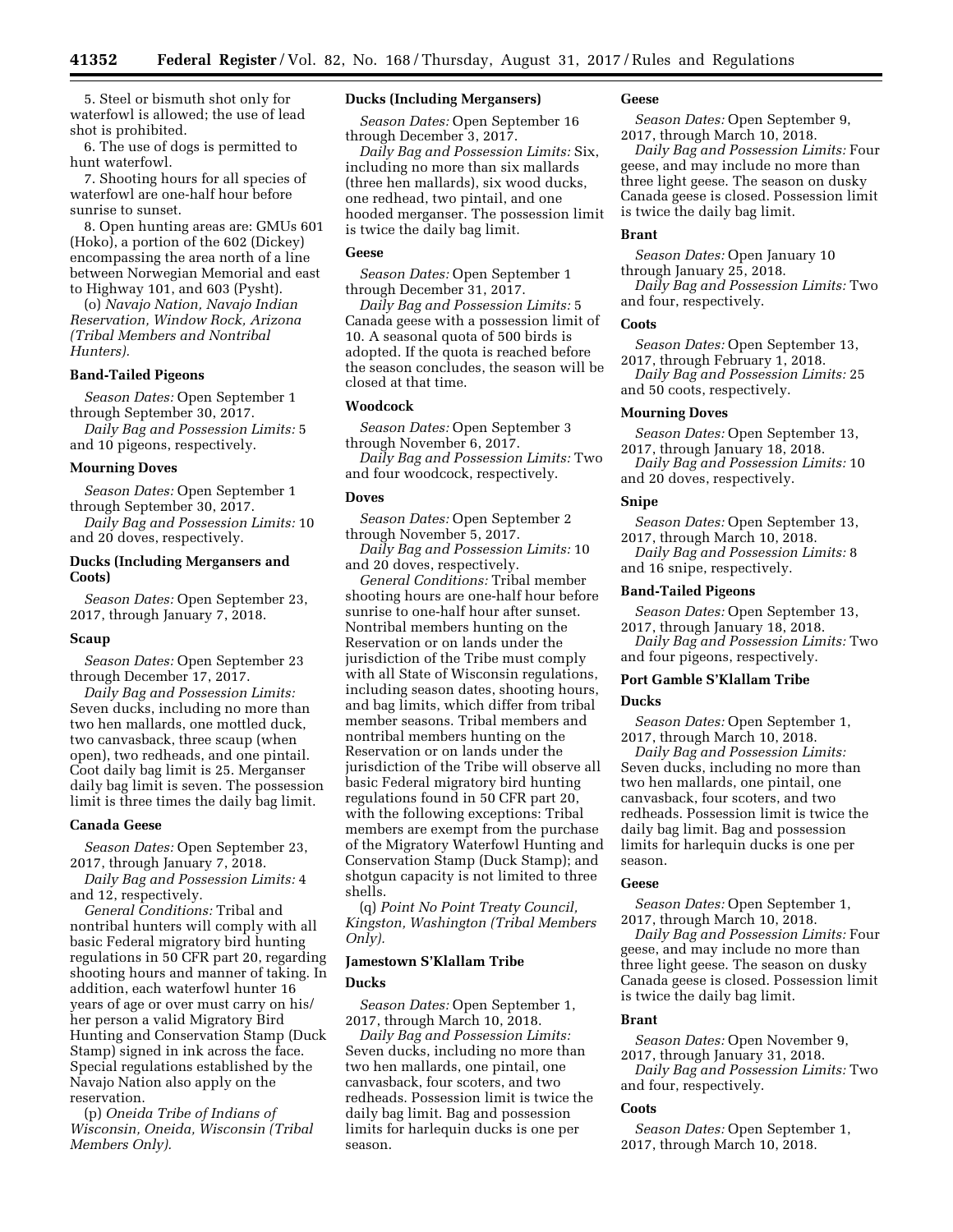*Daily Bag and Possession Limits:* 7 and 14 coots, respectively.

#### **Mourning Doves**

*Season Dates:* Open September 1, 2017, through January 31, 2018.

*Daily Bag and Possession Limits:* 10 and 20 doves, respectively.

### **Snipe**

*Season Dates:* Open September 1, 2017, through March 10, 2018.

*Daily Bag and Possession Limits:* 8 and 16 snipe, respectively.

#### **Band-Tailed Pigeons**

*Season Dates:* Open September 1, 2017, through March 10, 2018.

*Daily Bag and Possession Limits:* Two and four pigeons, respectively.

*General:* Tribal members must possess a tribal hunting permit from the Point No Point Tribal Council pursuant to tribal law. Hunting hours are from onehalf hour before sunrise to sunset. Hunters must observe all other basic Federal migratory bird hunting regulations in 50 CFR part 20.

(r) *The Saginaw Chippewa Indian Tribe of Michigan, Isabella Reservation, Mt. Pleasant, Michigan (Tribal Members Only)*.

### **Mourning Doves**

*Season Dates:* Open September 1, 2017, through January 31, 2018. *Daily Bag Limit:* 25 doves.

#### **Ducks**

*Season Dates:* Open September 1, 2017, through January 31, 2018.

*Daily Bag Limits:* 20, including no more than 5 hen mallards, 5 wood ducks, 5 black ducks, 5 pintail, 5 redhead, 5 scaup, and 5 canvasback.

### **Mergansers**

*Season Dates:* Open September 1, 2017, through January 31, 2018. *Daily Bag Limit:* 10, including no more than 5 hooded mergansers.

### **Canada Geese**

*Season Dates:* Open September 1, 2017, through January 31, 2018. *Daily Bag Limit:* 20 in the aggregate.

### **Coots and Gallinule**

*Season Dates:* Open September 1, 2017, through January 31, 2018. *Daily Bag Limit:* 20 in the aggregate.

#### **Woodcock**

*Season Dates:* Open September 1, 2017, through January 31, 2018. *Daily Bag Limits:* 10.

### **Common Snipe**

*Season Dates:* Open September 1, 2017, through January 31, 2018.

*Daily Bag Limits:* 16.

# **Sora and Virginia Rails**

*Season Dates:* Open September 1, 2017, through January 31, 2018. *Daily Bag Limits:* 20 in the aggregate.

### **Sandhill Crane**

*Season Dates:* Open September 1, 2017, through January 31, 2018.

*Daily Bag Limits:* One.

*General:* Possession limits are twice the daily bag limits except for rails, of which the possession limit equals the daily bag limit (20). Tribal members must possess a tribal hunting permit from the Sault Ste. Marie Tribe pursuant to tribal law. Shooting hours are onehalf hour before sunrise until one-half hour after sunset. Hunters must observe all other basic Federal migratory bird hunting regulations in 50 CFR part 20.

(s) *Sault Ste. Marie Tribe of Chippewa Indians, Sault Ste. Marie, Michigan (Tribal Members Only).* 

#### **Mourning Doves**

*Season Dates:* Open September 1 through November 14, 2017. *Daily Bag Limit:* 10 doves.

#### **Teal**

*Season Dates:* Open September 1 through December 31, 2017.

*Daily Bag Limits:* 20 in the aggregate.

# **Ducks**

*Season Dates:* Open September 15 through December 31, 2017.

*Daily Bag Limits:* 20, including no more than 10 mallards (only 5 of which may be hens), 5 canvasback, 5 black duck, and 5 wood duck.

### **Mergansers**

*Season Dates:* Open September 15 through December 31, 2017.

*Daily Bag Limit:* 10 in the aggregate.

# **Geese**

*Season Dates:* Open September 1 through December 31, 2017.

*Daily Bag Limit:* 20 in the aggregate.

# **Coots and Gallinule**

*Season Dates:* Open September 1 through December 31, 2017. *Daily Bag Limit:* 20 in the aggregate.

#### **Woodcock**

*Season Dates:* Open September 2 through December 1, 2017. *Daily Bag Limits:* 10.

#### **Common Snipe**

*Season Dates:* Open September 15 through December 31, 2017. *Daily Bag Limits:* 16.

### **Sora and Virginia Rails**

*Season Dates:* Open September 1 through December 31, 2017.

*Daily Bag Limits:* 20 in the aggregate. *General:* Possession limits are twice the daily bag limits except for rails, of which the possession limit equals the daily bag limit (20). Tribal members must possess a tribal hunting permit from the Sault Ste. Marie Tribe pursuant to tribal law. Shooting hours are onehalf hour before sunrise until one-half hour after sunset. Hunters must observe all other basic Federal migratory bird hunting regulations in 50 CFR part 20.

(t) *Shoshone-Bannock Tribes, Fort Hall Indian Reservation, Fort Hall, Idaho (Nontribal Hunters).* 

### **Ducks, Including Scaup**

*Duck Season Dates:* Open October 7, 2017, through January 19, 2018.

*Scaup Season Dates:* Open October 7, 2017, through December 31, 2018.

*Daily Bag and Possession Limits:*  Seven ducks and mergansers, including no more than two hen mallards, one pintail, three scaup, two canvasback, and two redheads. The possession limit is three times the daily bag limit.

#### **Coots**

*Season Dates:* Same as ducks. *Daily Bag and Possession Limits:* 25 coots. The possession limit is three times the daily bag limit.

### **Common Snipe**

*Season Dates:* Same as ducks. *Daily Bag and Possession Limits:* 8 and 24 snipe, respectively.

#### **Canada Geese**

*Season Dates:* Open October 7, 2017, through January 19, 2018.

*Daily Bag and Possession Limits:* 4 and 12, respectively.

#### **White-Fronted Geese**

*Season Dates:* Open October 7, 2017, through January 19, 2018.

*Daily Bag and Possession Limits:* 10 and 30, respectively.

### **Light Geese**

*Season Dates:* Open October 7, 2017, through January 19, 2018.

*Daily Bag and Possession Limits:* 20 and 60, respectively

*General Conditions:* Nontribal hunters must comply with all basic Federal migratory bird hunting regulations in 50 CFR part 20 regarding shooting hours and manner of taking. In addition, each waterfowl hunter 16 years of age or older must possess a valid Migratory Bird Hunting and Conservation Stamp (Duck Stamp) signed in ink across the stamp face. Other regulations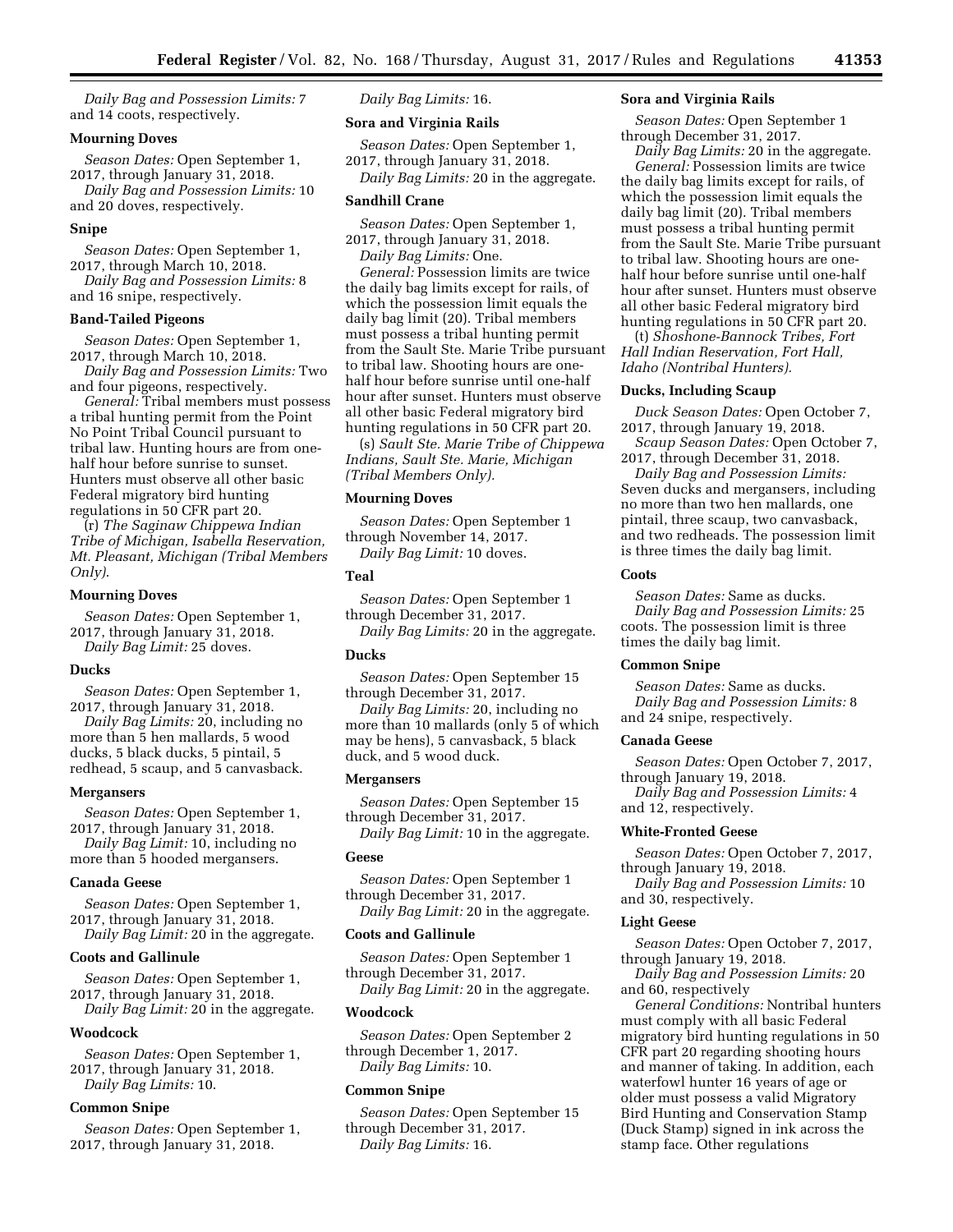established by the Shoshone–Bannock Tribes also apply on the reservation. (u) [Reserved.]

(v) *Spokane Tribe of Indians, Spokane Indian Reservation and Ceded Lands, Wellpinit, Washington (Tribal Members Only).* 

#### **Ducks**

*Season Dates:* Open September 2, 2017, through January 31, 2018.

*Daily Bag and Possession Limits:*  Seven ducks, including no more than two hen mallards, two pintail, two canvasback, three scaup, and two redheads. Possession limit is twice the daily bag limit.

#### **Geese**

*Season Dates:* Open September 2, 2017, through January 31, 2018.

*Daily Bag and Possession Limits:* Four dark geese and six light geese. Possession limit is twice the daily bag limit.

*General Conditions:* All tribal hunters must have a valid Tribal identification card on his or her person while hunting. Shooting hours are one-half hour before sunrise to sunset, and steel shot is required for all migratory bird hunting. Hunters must observe all other basic Federal migratory bird hunting regulations in 50 CFR part 20.

(w) [Reserved.]

(x) *Stillaguamish Tribe of Indians, Arlington, Washington (Tribal Members Only).* 

### **Common Snipe**

*Season Dates:* Open October 1, 2017, through January 31, 2018.

*Daily Bag and Possession Limits:* 10 and 30, respectively.

#### **Ducks**

*Season Dates:* Open October 1, 2017, through March 10, 2018.

*Daily Bag and Possession Limits:* 10 ducks. The possession limit is three times the daily bag limit.

#### **Coots**

*Season Dates:* Open October 1, 2017, through March 10, 2018.

*Daily Bag and Possession Limits:* 25 coots. The possession limit is three times the daily bag limit.

### **Geese**

*Season Dates:* Open October 1, 2017, through March 10, 2018.

*Daily Bag and Possession Limits:* 6 and 18, respectively. The season on brant is closed.

*General Conditions:* Tribal members hunting on lands will observe all basic Federal migratory bird hunting regulations found in 50 CFR part 20,

which will be enforced by the Stillaguamish Tribal Law Enforcement. Tribal members are required to use steel shot or a nontoxic shot as required by Federal regulations.

(y) *Swinomish Indian Tribal Community, LaConner, Washington (Tribal Members Only).* 

### **Ceded Territory and Swinomish Reservation**

#### **Ducks and Mergansers**

*Season Dates:* Open September 1, 2017, through March 9, 2018.

*Daily Bag and Possession Limits:* 20 and 40, respectively.

#### **Canada Geese**

*Season Dates:* Open September 1, 2017, through March 9, 2018. *Daily Bag and Possession Limits:* 10 and 20 geese, respectively.

#### **Brant**

*Season Dates:* Open September 1, 2017, through March 9, 2018.

*Daily Bag and Possession Limits:* 5 and 10 brant, respectively.

### **Coots**

*Season Dates:* Open September 1, 2017, through March 9, 2018. *Daily Bag and Possession Limits:* 25

and 75 coots, respectively.

# **Mourning Dove**

*Season Dates:* Open September 1, 2017, through March 9, 2018.

*Daily Bag and Possession Limits:* 15 and 30 mourning dove, respectively.

#### **Band-Tailed Pigeon**

*Season Dates:* Open September 1, 2017, through March 9, 2018.

*Daily Bag and Possession Limits:*  Three and six band-tailed pigeon, respectively.

(z) *The Tulalip Tribes of Washington, Tulalip Indian Reservation, Marysville, Washington (Tribal Members Only).* 

#### **Ducks and Mergansers**

*Season Dates:* Open September 3, 2017, through February 28, 2018.

*Daily Bag and Possession Limits:*  Seven ducks, including no more than two hen mallards, one pintail, two canvasback, three scaup, and two redheads. Possession limit is twice the daily bag limit.

#### **Geese**

*Season Dates:* Open September 3, 2017, through February 28, 2018.

*Daily Bag and Possession Limits:*  Seven geese, including no more than four cackling and dusky Canada geese. Possession limit is twice the daily bag limit.

### **Brant**

*Season Dates:* Open September 3, 2017, through February 28, 2018. *Daily Bag and Possession Limits:* Two and four brant, respectively.

#### **Coots**

*Season Dates:* Open September 3, 2017, through February 28, 2018.

*Daily Bag and Possession Limits*: 25 and 25 coots, respectively.

### **Snipe**

*Season Dates:* Open September 3, 2017, through February 28, 2018. *Daily Bag and Possession Limits:* 8

and 16 snipe, respectively. *General Conditions:* All tribal hunters must have a valid Tribal identification card on his or her person while hunting. All nontribal hunters must obtain and possess while hunting a valid Tulalip Tribe hunting permit and be accompanied by a Tulalip Tribal member. Shooting hours are one-half hour before sunrise to sunset, and steel shot is required for all migratory bird hunting. Hunters must observe all other basic Federal migratory bird hunting regulations in 50 CFR part 20.

(aa) *Upper Skagit Indian Tribe, Sedro Woolley, Washington (Tribal Members Only).* 

### **Mourning Doves**

*Season Dates:* Open September 1 through December 31, 2017.

*Daily Bag and Possession Limits:* 12 and 15 mourning doves, respectively.

### **Ducks**

*Season Dates:* Open October 1, 2017, through February 28, 2018.

*Daily Bag and Possession Limits:* 15 and 20, respectively.

### **Coots**

*Season Dates:* Open October 1, 2017, through February 15, 2018.

*Daily Bag and Possession Limits:* 20 and 30, respectively.

#### **Geese**

*Season Dates:* Open October 1, 2017, through February 28, 2018.

*Daily Bag and Possession Limits:* 7 and 10 geese, respectively.

#### **Brant**

*Season Dates:* Open November 1 through November 10, 2017.

*Daily Bag and Possession Limits:* Two and two, respectively.

*General Conditions:* Tribal members must have the tribal identification and harvest report card on their person to hunt. Tribal members hunting on the Reservation will observe all basic Federal migratory bird hunting